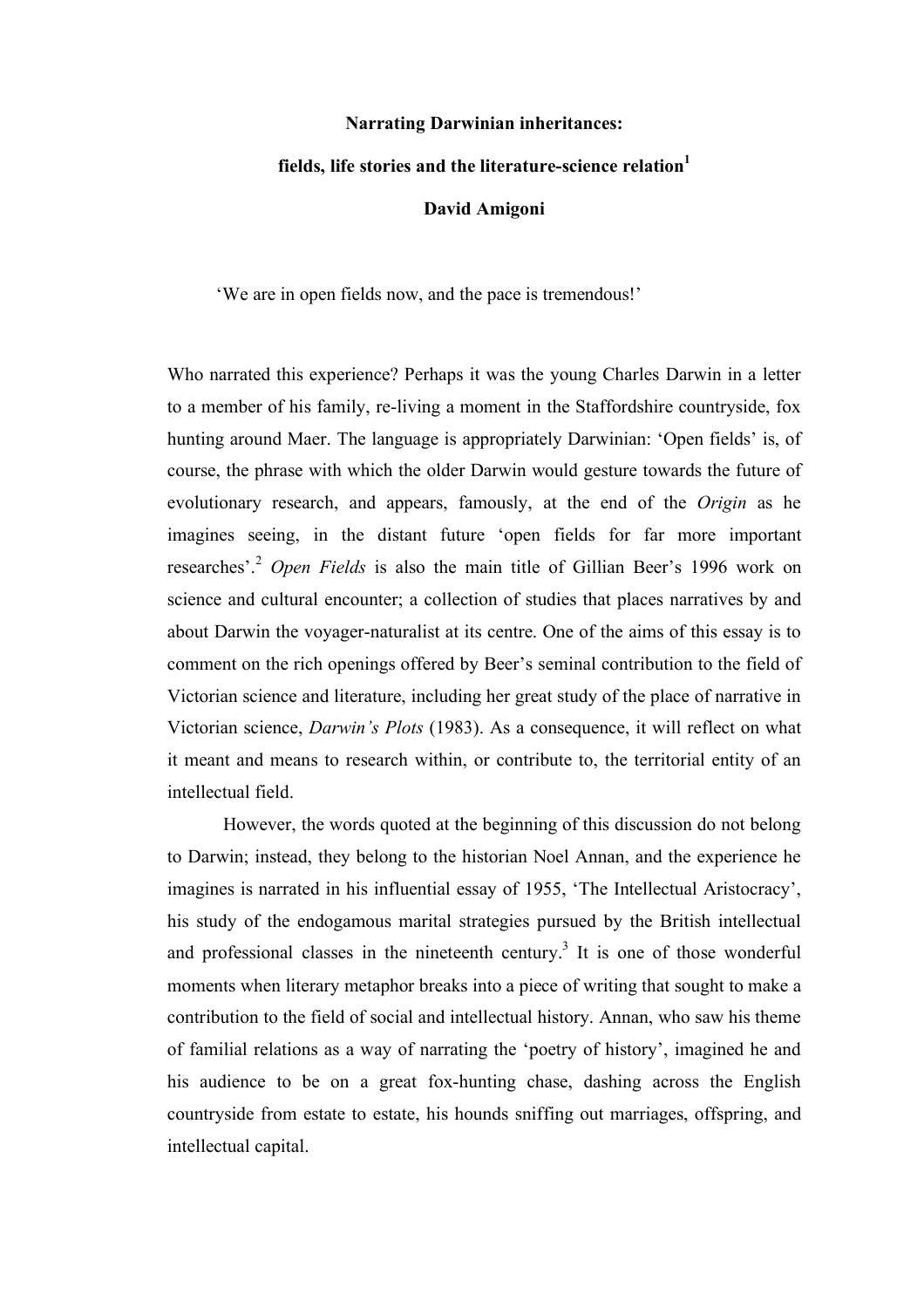Annan's words forge, nonetheless, a connection to Darwin: in making his remark about dashing across 'open' English fields, his biographical quarry was the Darwin family – or, to be more precise, the Darwin-Wedgwoods. For Annan makes his remark about being in 'open fields' precisely as he gallops towards the 'Darwoods' of Staffordshire and Shropshire, as James Moore has named the tribe. 4 The 'scent' that Annan's hounds followed had been laid down, among other sources, by the *Dictionary of National Biography*. Annan's work on Victorian intellectual life was premised on assumptions about distinctive intellectual achievement, exemplified for Annan in the life of Leslie Stephen, the great conductor and anatomist of the canonizing, yet generically mixed, *DNB*. <sup>5</sup> As the *DNB* demonstrates, life stories are narratives comprising a complex variety of written genres and 'knowledge-dialects' (a phrase borrowed from Gillian Beer), available to be collected, manipulated and organised. The knowledge-dialects might consist of anecdotes about moral, intellectual or even professional attributes, forming the exemplar basis for sympathetic identification. Alternatively the knowledge-dialects might tabulate lines of descent and marital patterns that might be analyzed as 'data'. In any event, life stories may be shaped around precise disciplinary protocols; thus shaped and mediated, they can contribute to a more amorphous intellectual field, and be used to narrate bigger stories about biological life and its patterns of inheritance.<sup>6</sup>

The 'Darwoods' embody my topic of 'inheritance' in two senses: firstly, they were very concerned about their own continuity of inheritance across the generations, ensuring the transmission of industrial and professional expertise, capital and property: quite literally, the inheritance of fields in Staffordshire, sites of industrial production in the Potteries, and a thriving medical practice in Shrewsbury. The Darwins developed, of course, another interest in inheritance: descent as an object of knowledge and scientific investigation. As the *DNB* so amply illustrates, Darwin's sons, Sir Francis and Sir George along with other descendants, became important contributors to late nineteenth-century and early- to mid-twentieth-century science.<sup>7</sup> This intellectual inheritance was passed initially from Erasmus to Robert Darwin; was extended and profoundly publicised by Charles Darwin, and extended further again by the presence of Francis Galton in the clan. Galton's use of life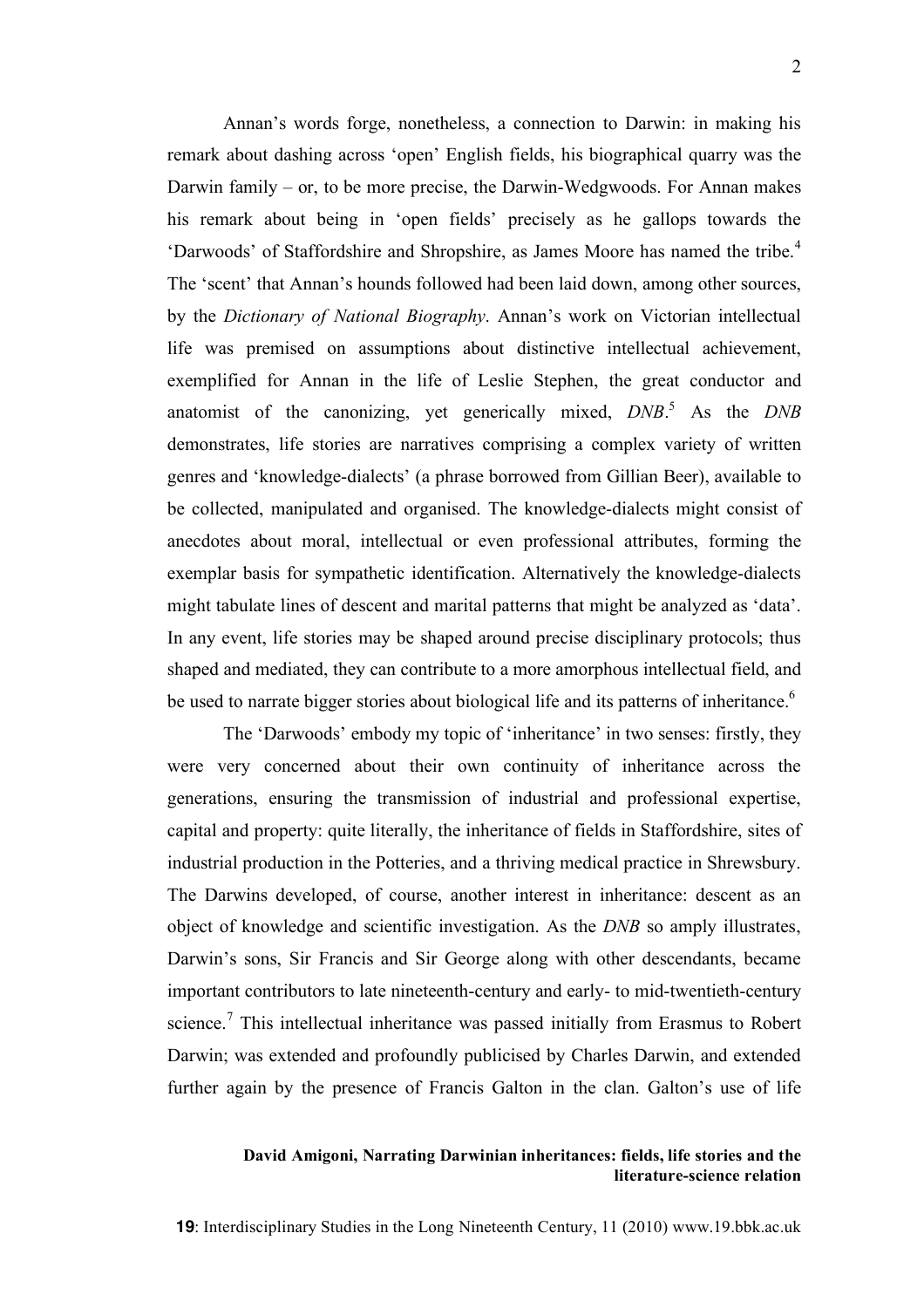stories in his work on inheritance and eugenics will be a later focus of my essay. Thus, I will be concerned with the entangled senses of familial, biological and intellectual inheritance; something that I'll explore in my account of a text about biography by Francis Galton published in *Sociological Papers* of 1904, his so-called 'Golden Book of Thriving Families', an extension of the biographical and schematic modes of representing inheritance that Galton had set out in *Hereditary Genius* (1869), and *Men of Science* (1874). *Sociological Papers* was the new 'house journal' of the new discipline of sociology that was seeking to establish itself within early twentieth-century British scientific culture. In 1904 it hosted a vibrant debate about biological inheritance, a concept split between competing intellectual factions. Galton's eugenics and the debate on heredity were framed in 1904 by the host discipline of sociology, and curiously connect Galton to a surprise 'heir' in the form of Noel Annan's metaphorical dash across the English countryside on the hunt for intellectual families, and the question of Victorian literature and science.

#### I

#### Open Fields

A context can be established by exploring the field-defining methods of narrative analysis that Gillian Beer has used in monitoring the flow of the 'two-way traffic' between science and literature, while also trying to think about how life writing might be analyzed in this new field. Beer's *Darwin's Plots* focused on the opacity of language in evolutionary science in such a way that it literally opened a new field by calling attention to this common ground between literature and science. As she recognized, Darwin's writing was a powerful generator of density and complexity; despite, or maybe because of his care, scrupulousness, and occasional hesitancy with the medium. There is a breathtaking range of reference – in fact, it is astonishing to revisit *Darwin's Plots* and realise just how many frames of scientific and narrative reference Beer pursued to situate Darwin's work in context. To give just one example, a rich phase of her discussion of Darwinian myths begins with Darwin on variation (a concept allied to inheritance, incidentally), moves to E.B. Tylor's

#### **David Amigoni, Narrating Darwinian inheritances: fields, life stories and the literature-science relation**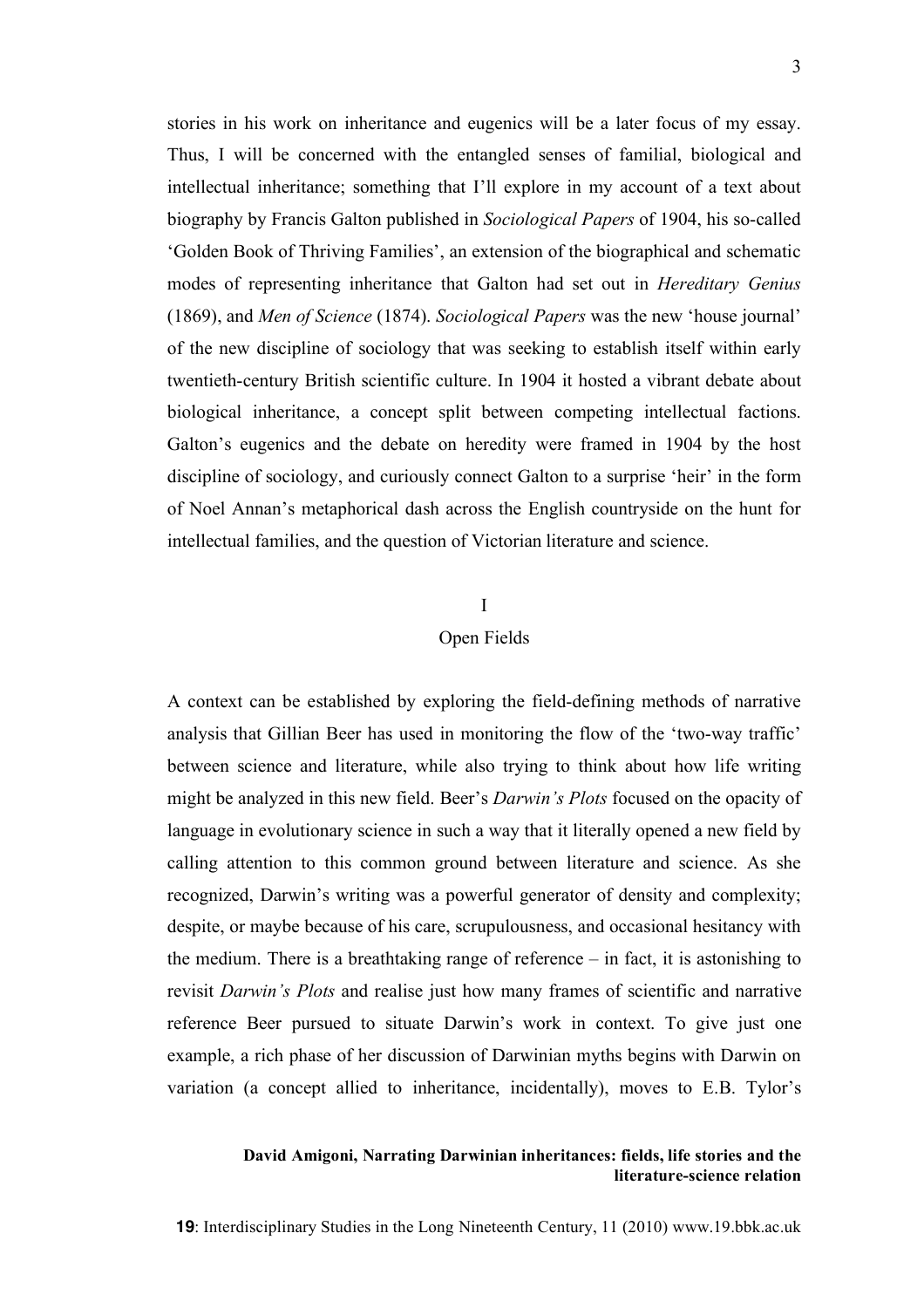anthropological theory of development and a consideration of degeneration; then, taking in Kingsley's *Water Babies* and its narratives of simian degeneration, we are told of the gorilla hunter Paul Du Chaillu's appearance before the British Association for the Advancement of Science (BAAS) in 1861 – an event which did much to shape reception of Darwin's theory around narratives of human simian origins. <sup>8</sup> *Darwin's Plots* was prescient as a generator of future research questions, and the more detailed interventions that they invited.<sup>9</sup> *Darwin's Plots* was a monograph and, simultaneously, an embryonic research field. It is a crucially enabling part of our field's intellectual inheritance, not least because of the way in which its focus on the field-crossing capacities of language eschews genius-led models of field domination of the kind that we will see the eugenicist Karl Pearson asserting: as Beer argues, 'an ecological rather than a patriarchal model is most appropriate  $[...]$  in studying  $[Darwin's]$  work.<sup>'10</sup>

Understandably, science and literature scholarship inspired by the first phase of Gillian Beer's work most often researches a relationship between scientific texts and fictional narratives. This is important work because it helps us to move beyond C.P. Snow's influential, but ultimately partial, account of 'two cultures' of the arts and the sciences unable to converse with one another.<sup>11</sup> Beer's field-shaping contention in *Darwin's Plots* was the idea of 'two way traffic', through which scientific discourse was appropriated and refashioned by novelists; and crucially, through which artistic discourse shaped the construction of scientific concepts.<sup>12</sup>

We come again to the concept of the field. For Gillian Beer, concepts such as 'natural selection' are 'always on the edge of metaphor'; and the term 'field' is no exception. *Open Fields: Science in Cultural Encounter* (1996) is a collection of essays that inaugurated what might be seen as the second phase of her work. The exchanges between ethnographic narrative, fiction and the wider culture were again mapped in persuasive detail: for instance, in the essay 'Can the Native Return?', the story of exile and return experienced by the Feugian 'Jemmy Button' from Darwin's Beagle narrative (1845), is read through the public debate about the place played by savagery in the loss of the Franklin expedition, and *The Return of the Native* (1879), Hardy's story of exile, return and alienation. In addition, Beer reflected more on the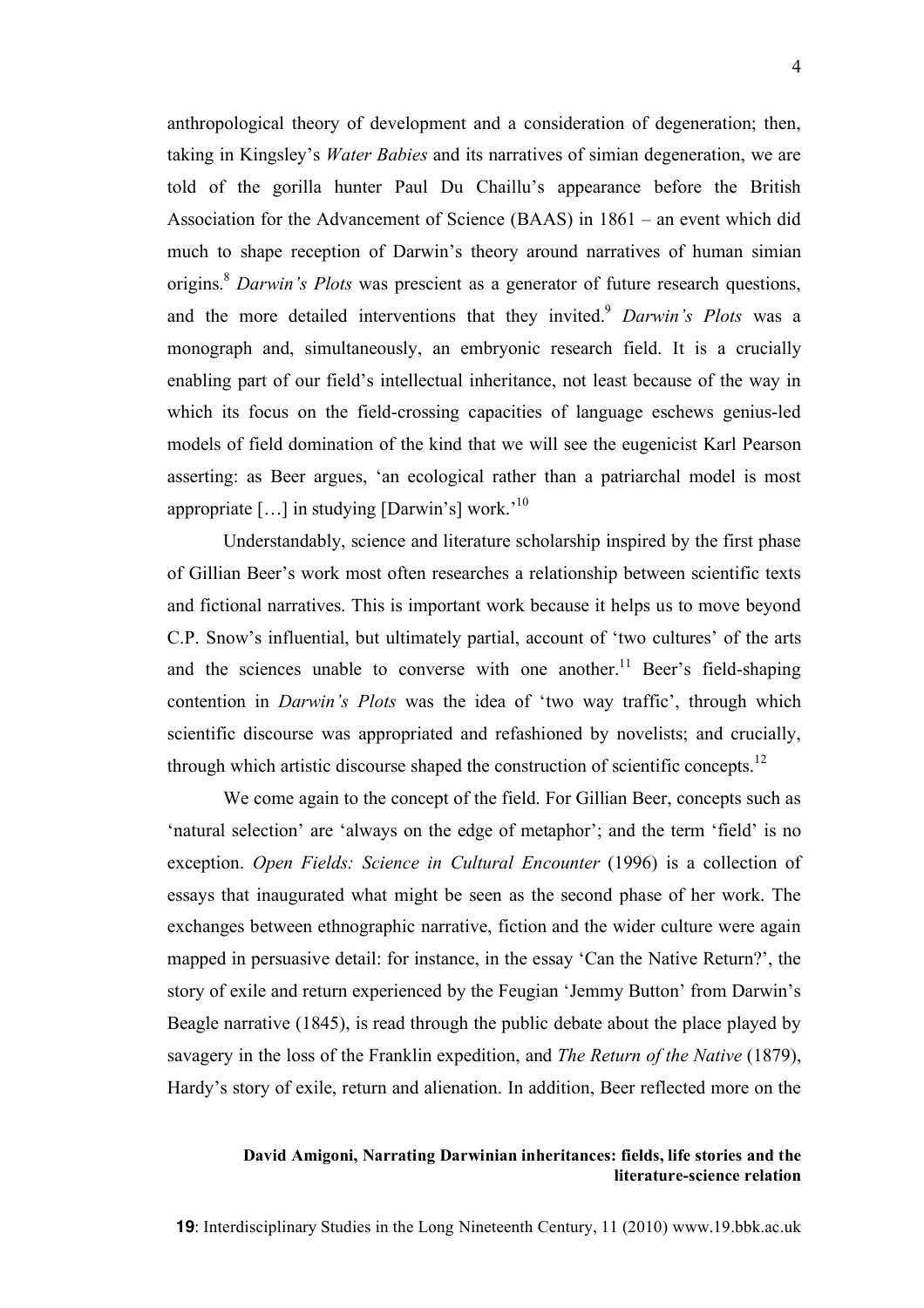idea of the field as a territorial entity. *Open Fields* memorably includes within its early pages a wonderful passage on the work of the Scottish Enlightenment philosopher Dugald Stewart from Thomas Carlyle's 'The State of German Literature', published first in the *Edinburgh Review* (1827). Carlyle plays with the concept of a field:

[Stewart] does not enter into the field to till it; he only encompasses it with fences, invites cultivators, and drives away intruders: often (fallen on evil days) he is reduced to long arguments with the passers-by, to prove that this is a field, and that this so highly prized domain of his is, in truth, soil and substance, not clouds and shadow.<sup>13</sup>

Beer cites this as an evocative image of the territorial aspect of intellectual life, and the different models of territoriality, (private/possessive, collective/common, expansive/confined) that were increasingly active in early nineteenth-century literature, philosophy and science In fact, a closer look at Carlyle's review of German literature demonstrates a strain of resistance to materialist traditions of philosophy and science; indeed, it is the founding moment of the Darwin intellectual 'inheritance' itself that is resisted, or turned out of the field, one might say. In a footnote surveying philosophical schools, Carlyle implies that Erasmus Darwin, representative of the 'idolatory of materialism', would not have been admitted into Stewart's field.<sup>14</sup> Beer's reflection on the field is alert to the fact that 'the diversity of knowledge-dialects may set groups at odds with each other. Territory-rights get involved here'. <sup>15</sup> I find Beer's idea of 'knowledge-dialects' suggestive, and it is symptomatic of her sense of the place of literature in the literature-science relation as developed in *Open Fields*: literature as 'dialect' in so far as it is a mode of allusion, mode of signification, and tactic in a scheme of argument and contestation. <sup>16</sup> Fields may be open, but they may also be fiercely contested something that I'll demonstrate when I examine the debate about biological inheritance and the function of biographical data at the turn of the century, focusing in particular on the formation of the Sociological Society in 1904. My example will put into focus the question of who – or which discipline – seeks to 'host' the field, or an interaction between fields, on a given occasion; and which knowledge-dialects, as approaches to the understanding of life stories as evidence of patterns of inheritance, are given priority.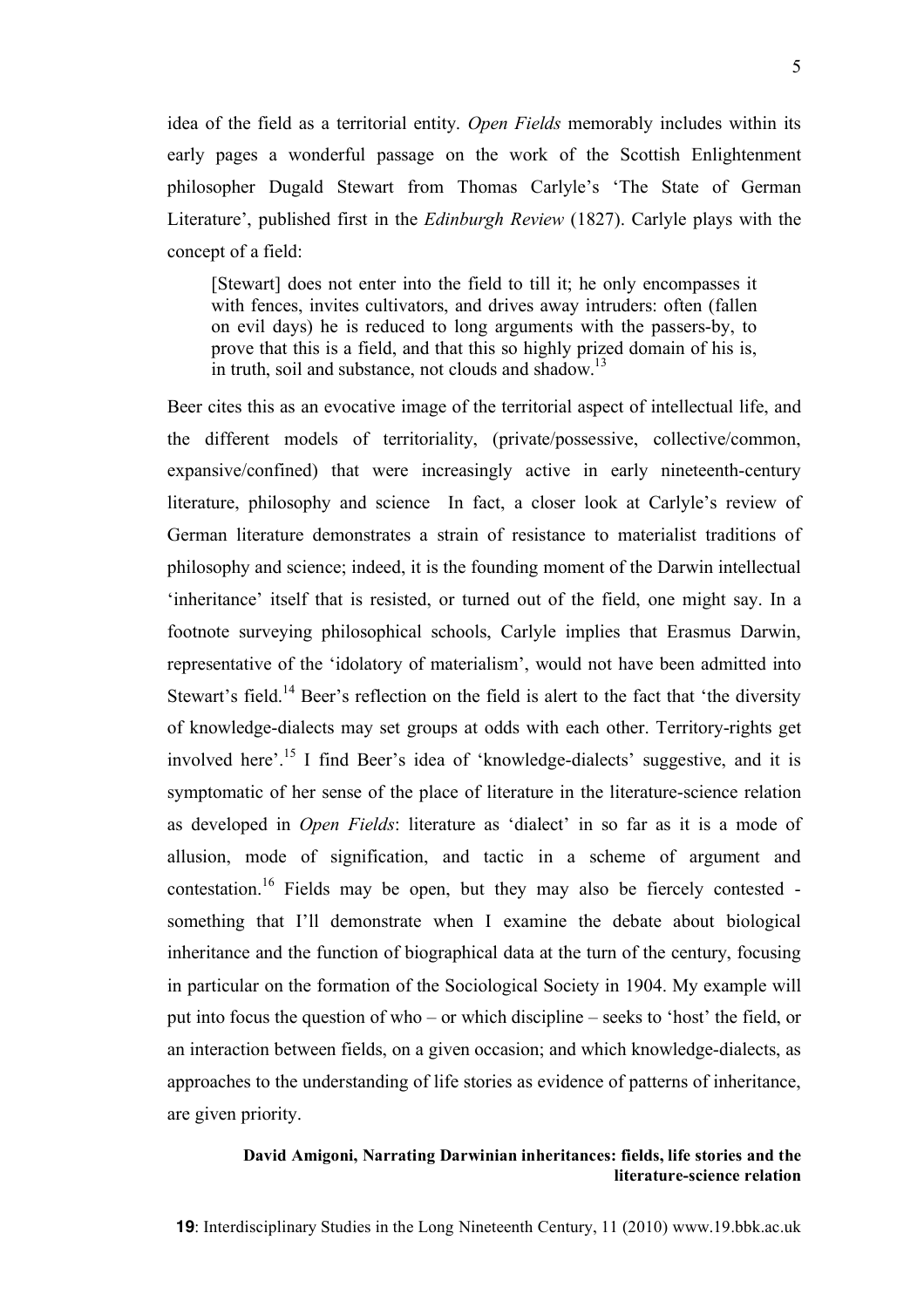Beer's central theme in *Open Fields* is cultural encounter, so this work went significantly beyond the research questions posed initially by *Darwin's Plots*. The essays comprising *Open Fields* foreground cultural encounter: between different ethnicities and cultures primarily, but also, and no less importantly, between different disciplines and knowledge-dialects. For instance, anthropology so often went hand in hand with life science research and speculation (Beer's essay 'Speaking for the Others' is a good example of this). Anthropology sought to account for and measure differences exposed by the encounter, as well as the terms on which contact was maintained: in other words, the patterns of sympathy or antipathy that might follow from an encounter. In this sense, it seems to me that *Open Fields* initiated a move which opened the field of science and literature studies further to research on the emotions, and the evolution of sensations such as sympathy.

Turning again to the essay 'Can the Native Return?', Beer identifies anthropological readings of Jemmy's re-assimilation into Fuegian custom by Darwin and others, that oscillated between sympathy and antipathy at the outcome, and which maps onto the sympathy and antipathy for 'savage' Inuit testimony expressed by John Rae and Charles Dickens respectively. It traces these emotive dualisms to Hardy's fashioning of an evolutionist's narrative perspective on his 'natives' that is at once empathetic and detached; a blend, Beer argues, 'perhaps attainable only in the thickness of language of a fiction.<sup>17</sup> Such moves help to shape an important new context for the study of science and literature, a context that recognises the 'thickness' of life-writing's contribution to the history of the emotions.

It is timely recognition, as important new work on life-writing as a contribution to scientific knowledge-dialects has recently been collected together by Thomas Söderqvist.<sup>18</sup> Söderqvist's collection breaks new ground by going significantly beyond British nineteenth-century history of science, and having little to say about Darwin himself.<sup>19</sup> Nonetheless, one can argue that this collection's approach to life writing, as a phenomenon embedded in the production of science and its authority, can provide us with new ways of thinking about Charles Darwin. Darwin was himself a biographer of his grandfather, Erasmus.<sup>20</sup> He was also an autobiographer who, in the course of writing his autobiographical sketch, wrote a powerful biographical vignette of his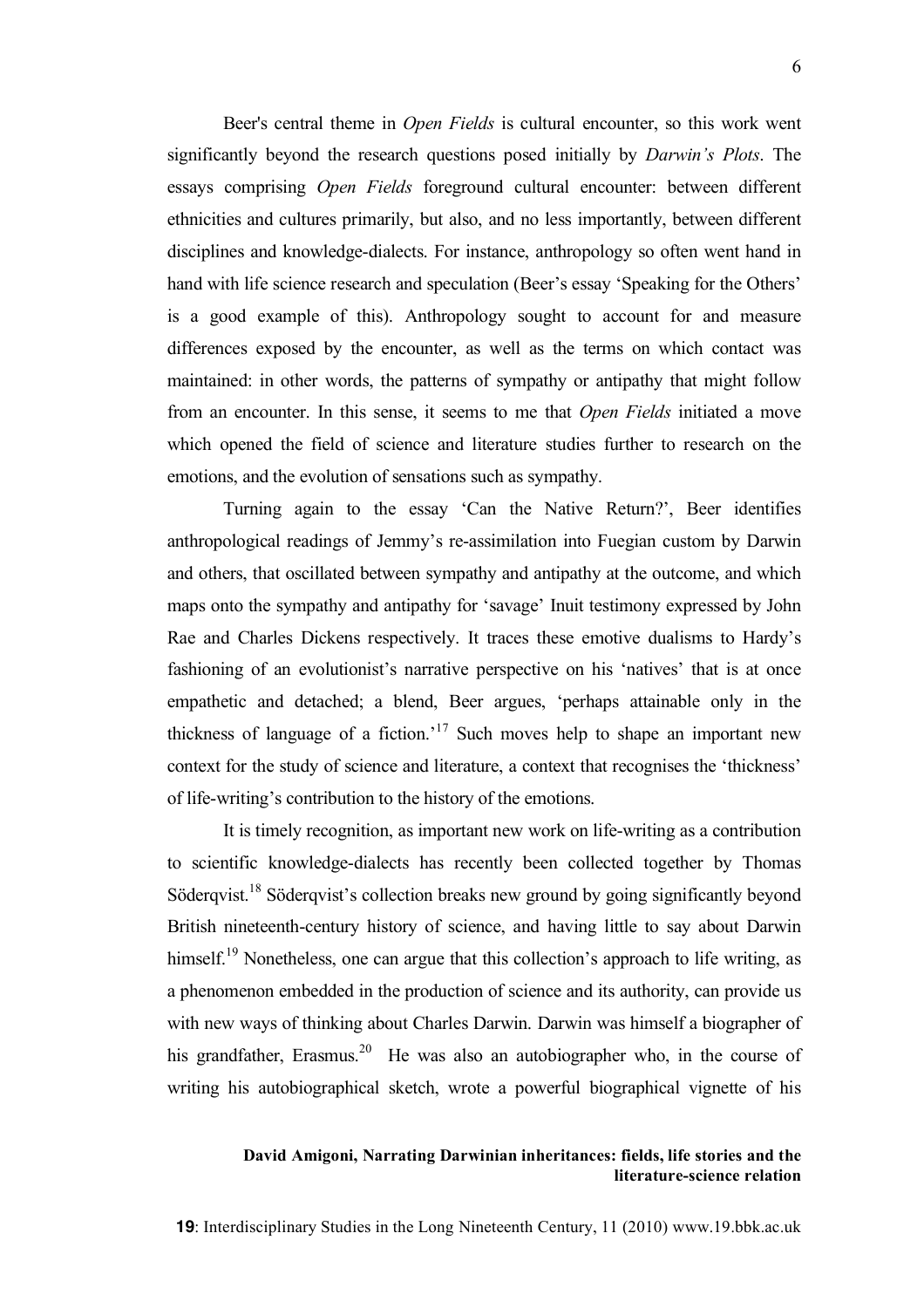father. This material became foundational to the life and letters volume that Francis Darwin published about his father, as well as Francis Darwin's entry on his father submitted to the original late-Victorian  $DNB$ <sup>21</sup>. There is not really the space to go into the detailed reading of this material here – suffice it to say that Darwin presents his grandfather and father as sympathetic, exemplary professionals, dedicated to the extension of the social and moral sympathies. Moreover, Darwin also implied that these were positive qualities and aversions to the infliction of pain that he himself may have inherited from his forebears; he took this to be grounds for supposition that such traits were generally heritable among humans. There are, in fact, striking similarities between the sympathy that Darwin saw exemplified in the life stories that he told of his grandfather and father, and the evolutionary growth of sympathy and its distribution among social classes that Darwin narrated in chapter V of the *Descent of Man* (1871). Darwin's ventures in biography and autobiography seem to me to be ambiguously narrated, making them available to two different, and much grander, narratives of social and cultural development. Both were also at play in *The Descent*: one was premised on sympathy as a foundational, evolving emotional quality; the other implied the need for the actuarial collection of, and selecting from, eugenically robust 'data' from life-writing that seemed to demonstrate heritable traits. Life writing became a generic vehicle for the discussion of models of biological inheritance; in turn, it became entangled with the discussion of lines of intellectual inheritance between leading intellectual and professional families – among which the Darwin family was a significant player. Life writing was also, for Darwin, an educative vehicle: his theory of sympathy acknowledged a role for cultural inheritance, and his autobiography was written for his children (each received a hand-written copy). Life writing was, thus, a literary contribution to the shaping power of 'culture'; though how 'culture' would be shaped - by eugenic or other means - was itself a question.

By contextualizing Darwin's life-writings within debates about sympathy and eugenics in the naturalistic scientific tradition, we can reconnect to the varied ways in which that tradition came to frame literature as a contributor to 'culture', the resonant word that came to be widely associated with Matthew Arnold in the period. In an important argument that questions the adversarial nature of relations between Victorian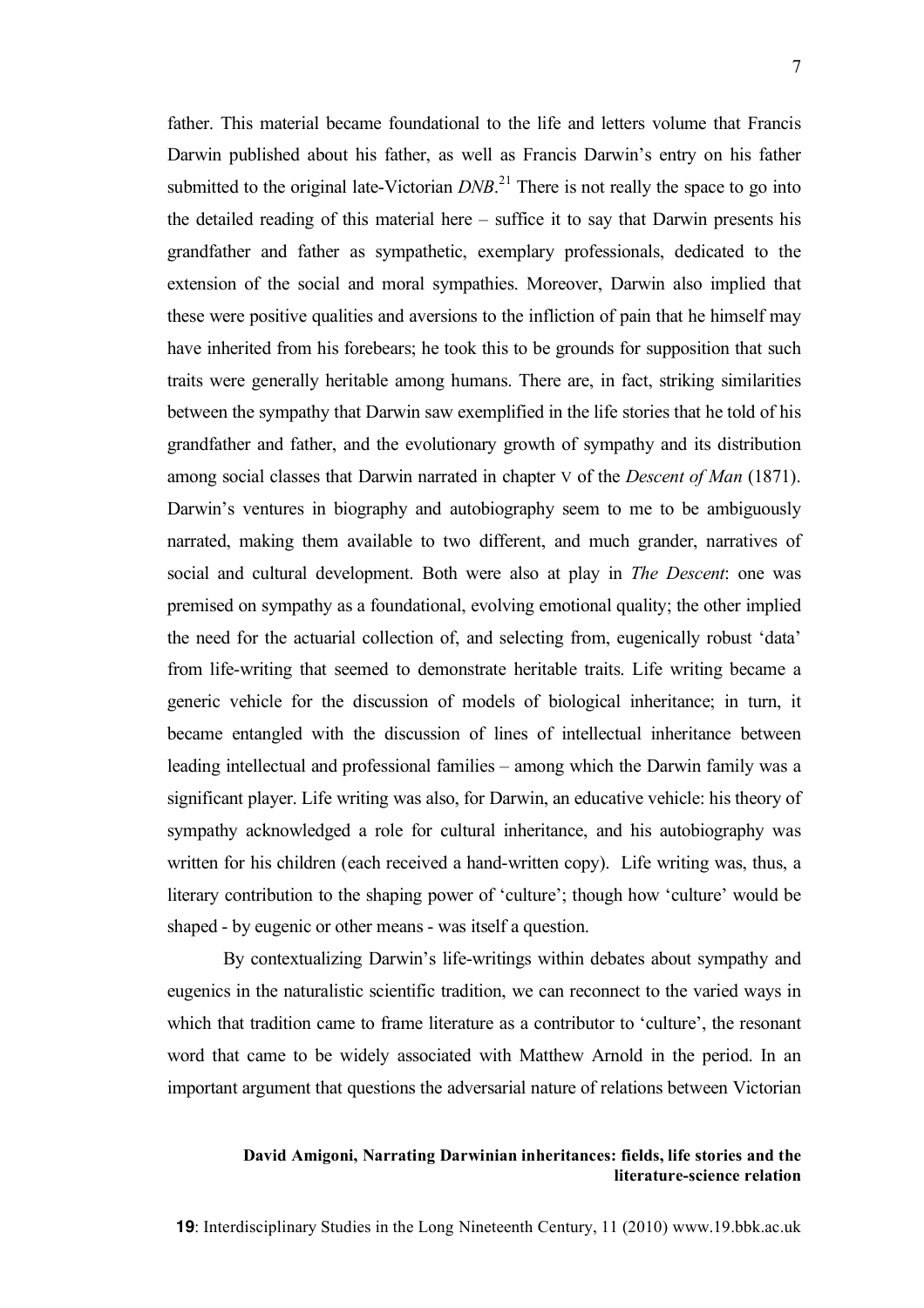literature and science, Paul White's account of 'Ministers of Culture' in the 1870s-'80s identifies ways in which both Arnold and T.H. Huxley were closely networked members of 'diverse, but complementary elites' who worked out a shared 'vocabulary and web of associations for cultural production'.<sup>22</sup> Yet, as Beer would argue, vocabularies could also be distinctively accented, steering the debate about science, literature and culture in varied directions. It was Huxley, from within the naturalistic tradition, who yoked the idea of 'culture' to the vocabulary of the 'intellectual field'. Huxley's famous contributions to the Romanes Lecture of 1893, 'Prolegomena' and 'Evolution and Ethics' can be viewed as a refutation of a eugenic approach to culture. Huxley's essay begins with the controlling allegorical figure of the colonial administrator (the stock breeder), but ends by rejecting that very figure and the fantasy of the 'pigeon-fanciers polity' on which it was based. Instead of the eugenic stock breeder, Huxley emphasized the importance of historic networks and institutions of sympathy-building, which include the traditions of literature. It is significant that Huxley should reach for the metaphor of the 'field' - 'intellectual field' - as the rallying, organisational space in which the sympathies, identifications and curiosities are cultivated through symbolic imitation and experimentation.<sup>23</sup> To adapt a term coined by Daniel C. Dennett in *Darwin's Dangerous Idea* (1995), Huxley rejected the actuarial approach of eugenics and sought a solution through 'the Library of Babel'.

#### II

# The Literature and Science Relation

Of course, such panoramic conceptions of a 'field' need to be broken down into something more precisely historical and amenable to analysis. As Paul White's work suggests, the literature and science relation itself needs to be seen in the context of the rise of a range of disciplines and interconnected elites in the late nineteenth century that played host to urgent interdisciplinary exchanges about the need to investigate and ameliorate social structures and social bonds.<sup>24</sup> To try to conceive of 'science' as a unitary field – or as a component of a conjoined field of 'literature and science' – is probably not tenable. There were multiple branches of 'science' to harness, even in the

#### **David Amigoni, Narrating Darwinian inheritances: fields, life stories and the literature-science relation**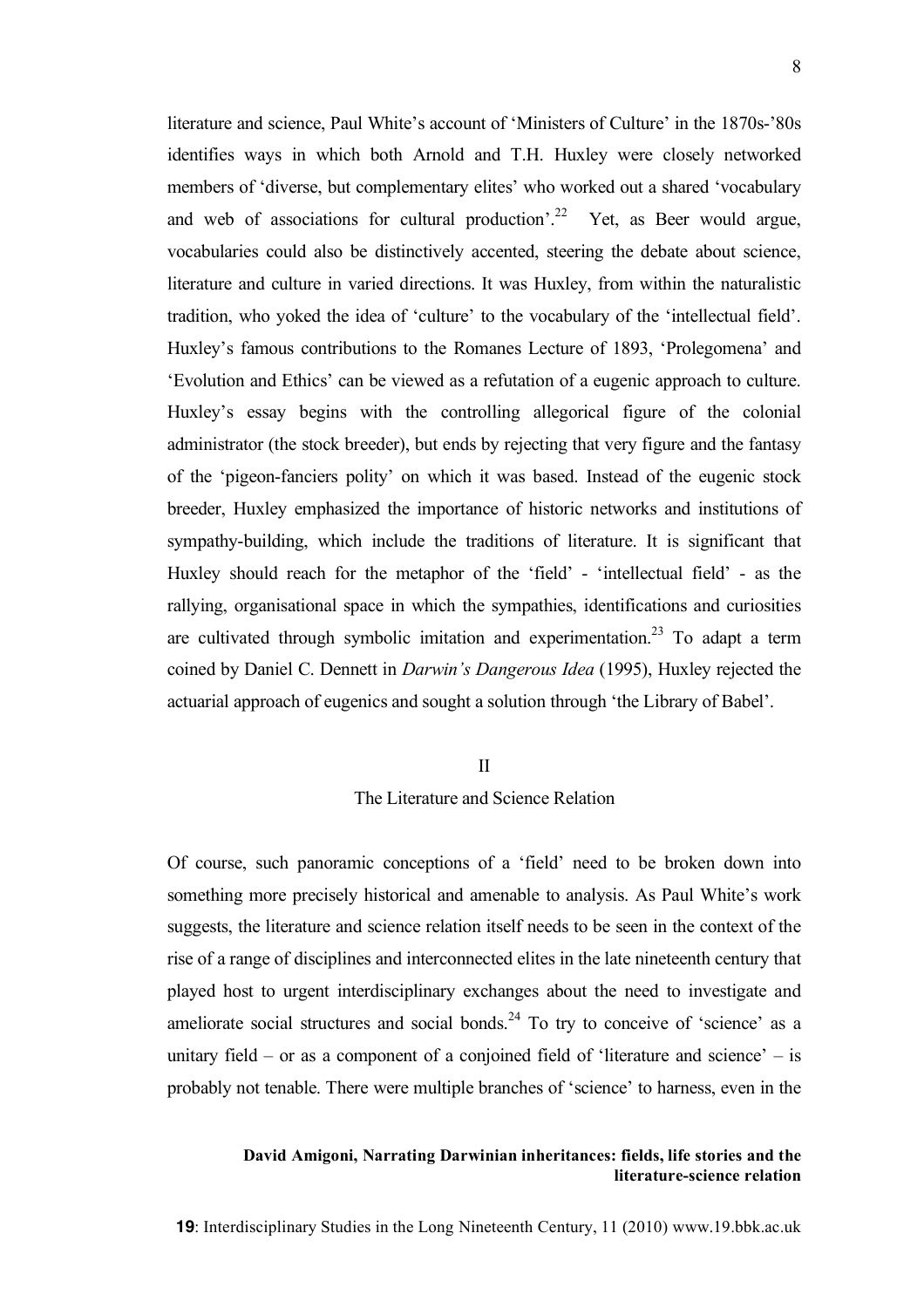nineteenth century as scientific disciplines and sub-disciplines proliferated. This is where it is helpful to appeal to the notion of 'host fields' and the range of disciplinary exchanges that sought to frame and appeal to aspects of science and literature as 'thought dialects'. Once this is acknowledged we can begin to see that whatever intellectual traffic is flowing is moving in more than just two directions: we've instead reached a kind of intellectual interchange that more resembles Spaghetti Junction than an open field.

The host field on which I focus will be the emerging discipline of sociology; an embryonic one, in Britain at least. Thus, my focus is the inaugural meeting of the Sociological Society at the London School of Economics, 16 May 1904. The principal initiators of the Society were Patrick Geddes, the evolutionist, sexologist and proponent of the new discipline of urban reform he called 'civics'; and Victor Branford, a former journalist, a businessman, and, like Geddes, deeply interested in the intellectual foundations of social reform.<sup>25</sup> Their efforts to form the Society led them to appeal to the highest intellectual and political echelons of British society.<sup>26</sup> For their first meeting, recorded in their new journal *Sociological Papers*, they recruited Francis Galton who read a paper on eugenics that aimed to direct the work of the new Society. This was followed by a vigorous public debate about biological inheritance in which a range of leading intellectual figures participated. Galton, a representative of the Darwin family and its distinctive intellectual inheritance, sought to steer the work of the new 'field' with his founding paper on a so-called 'Golden Book of Thriving Families'. This was effectively presented as 'data' on the 'hereditary genius' on display in intellectual families (also published in *Sociological Papers*.) Galton's paper on eugenics, and the various recorded contributions to the debate, embed, and appeal to, 'literature' as a variable mode of allusion and 'knowledge-dialect'. However, as I shall argue, Galton's reading of Darwin's exercises in life-writing as set out in the 'Golden Book of Thriving Families', spectacularly mistranslates one particular dialect of literature, which was an active presence in the opposition to eugenics in the debate about inheritance.

Darwin's theory of inheritance was intensely debated at the end of the nineteenth century, and into the early years of the twentieth. The discovery of

# **David Amigoni, Narrating Darwinian inheritances: fields, life stories and the literature-science relation**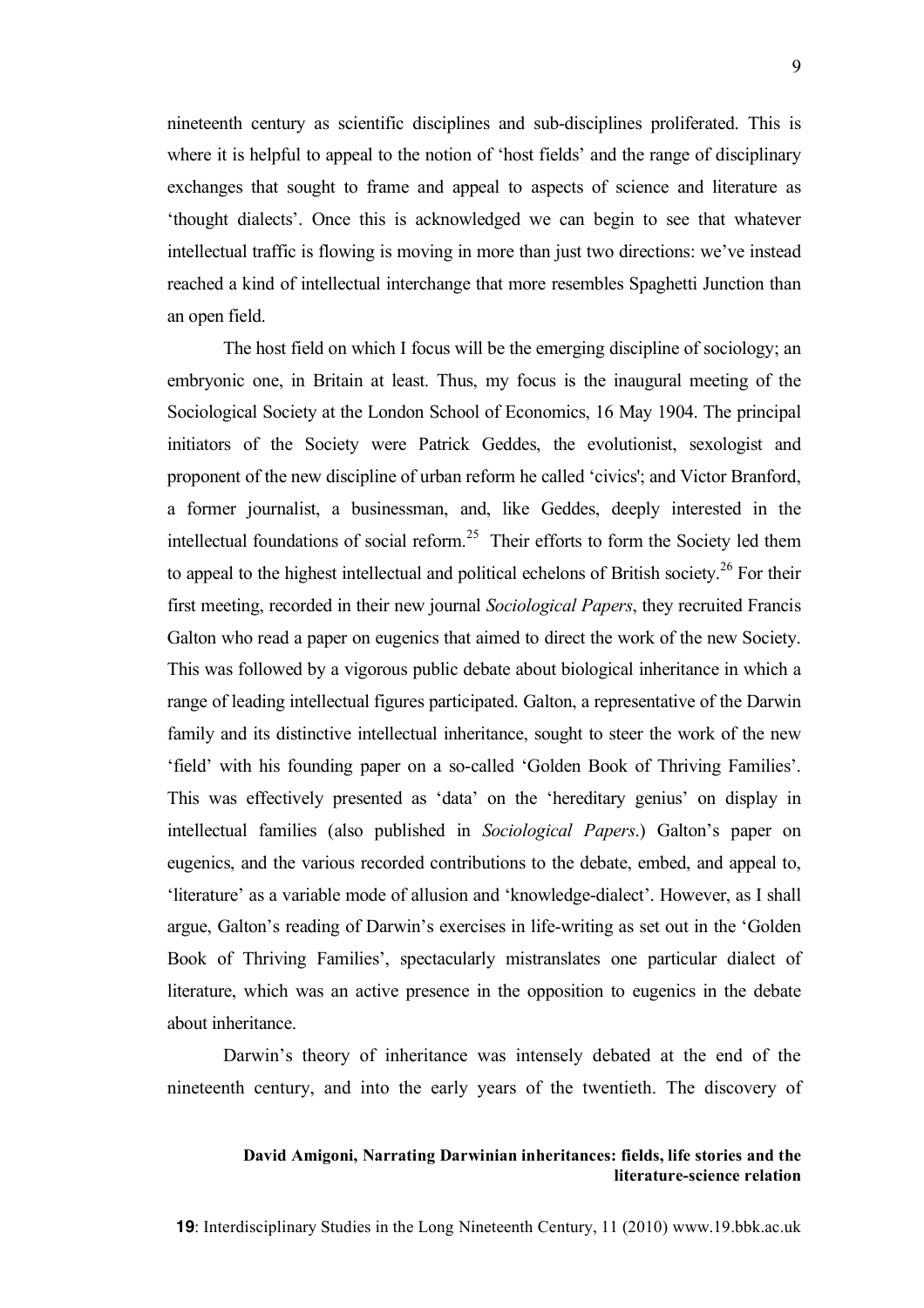Gregor Mendel's researches marked a watershed, and the celebrations to mark Darwin's centenary, especially its official scientific publication, *Darwin and Modern Science* (1909) was marked by a respectful critique of Darwin's theory of inheritance, especially evident in the essays by William Bateson and Hugo de Vries. In many ways, the shift towards a theory of particulate inheritance – Weismann's theory of the germ plasm and Mendel's work on the laws of inheritance and variability – seemed to bestow greater authority on Francis Galton's eugenics. This was clearly why the founders of the Sociological Society worked so hard to secure Galton as one of their keynote speakers. They also secured the services of the eugenicist Karl Pearson to chair the event: by this time, Pearson was directing a biometric laboratory at University College, London. Angelique Richardson's excellent work on the context of eugenics focuses on this very meeting, and she notes that Galton's presence signalled a moment when eugenicists strategically acknowledged the importance of environmental reform to its programme: Galton spoke alongside Geddes, whose programme of 'civics' was based on a neo-Lamarckian theory of inheritance.<sup>27</sup>

However, as the pages of the *Sociological Papers* testify, the emergent 'host' field of sociology actually coordinated a much more vigorous debate about inheritance and life stories than the 'official' conciliatory position of the newly formed Society.<sup>28</sup> Many of the major, and significantly divergent, voices on the question of inheritance were present at the meeting to register views: Pearson and Weldon put the case for the actuarial method. William Bateson, the most vigorous critic of the value of Pearson's actuarial methods of eugenic measurement and selection, corresponded with the journal.<sup>29</sup>

H.G. Wells and George Bernard Shaw made contributions to this vibrant debate, in which a striking tactic was literariness, or a dialect invoking allusion, sympathy and identification. Thus, Galton's paper begins in imaginative, fabular mode, inventing a 'clerisy' of wise creatures from a wide range of species who take it upon themselves to devise an 'absolute morality'. Of course, they can't agree (neither fishes nor cuckoos rate maternal affection as a must-have ethical quality), and Galton's point is to warn against 'entangling ourselves' with the 'unanswerable'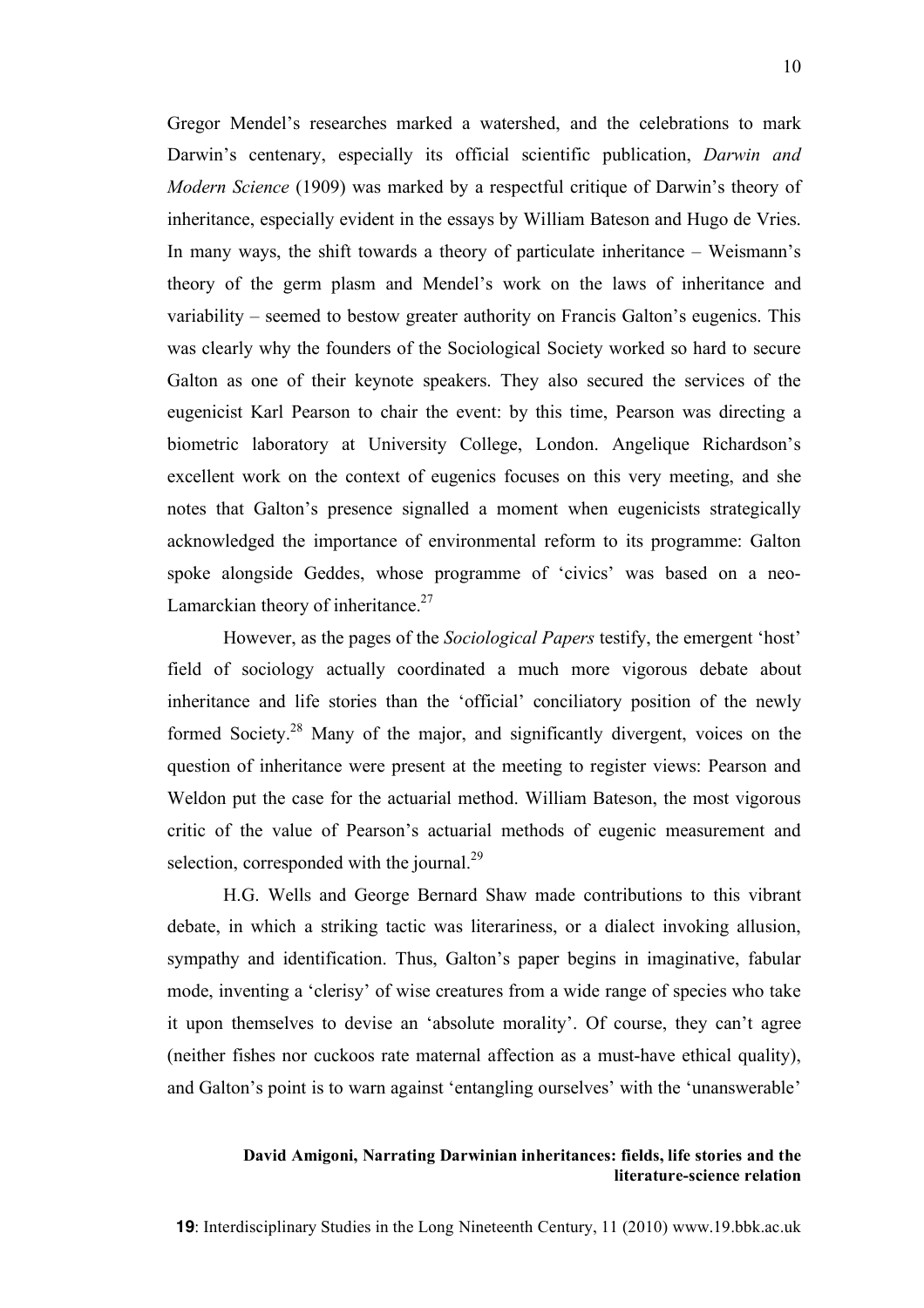questions to which moral universalist aspirations give rise. However, 'entanglements' of all kinds, particularly discursive and semantic ones, continue to multiply in the face of this approach. Galton's relativism – 'fitness' is species, and indeed class, specific – is secured with reference to characters who played an important role in embodying sympathy and moral roundedness in the Victorian cultural field: 'Society would be very dull if every man resembled the highly estimable Marcus Aurelius or Adam Bede'.<sup>30</sup>

Literary allusiveness was extended further, but to a different end, by Henry Maudsley, the medical psychologist, and another participant in the debate. Maudsley extended the literary dialect in a distinctively biographical direction, citing the example of Shakespeare's genius in order to challenge Galton's underlying thesis of hereditary genius: Shakespeare, after all, had ordinary parents, and brothers who were not successful. Maudsley's discourse goes on to become strikingly opaque and difficult to read, in ways that underline the degree of uncertainty about the science of inheritance as he urges the need to trace its laws to 'deeper' levels than Galton and Pearson can possibly conceive: locating 'the germ composing corpuscles, atoms, electrons, or whatever else there may be […] we shall find these subjected to subtile and most potent influences of mind and body during their formations and combinations'. The scientific and imaginative desire to engage human depth leads Maudsley to reject the stock-breeding analogy, and he concludes his intervention with a romance-affirming quote from Shakespeare on the impossibility of overturning loving instincts and the bonds that they forge; 'You may as well try to kindle snow by fire/ As quench the fire of love by words'.<sup>31</sup>

Maudsley, a convinced hereditarian, notably opposes a Galtonian view of actuarial selection with the words of Shakespeare, the 'genius' from an undistinguished family. And yet, Galton proposed to have the last word on biography and the hereditary transmission of intellectual distinction in 'data' that he put forward as foundations of his 'Golden Book of Thriving Families': a resource that he charged the Sociological Society to maintain and further develop. In a paper entitled 'A Eugenic Investigation: Index to Achievements of Near Kinsfolk of Some of the Fellows of the Royal Society', he presented 'data' in support of his case for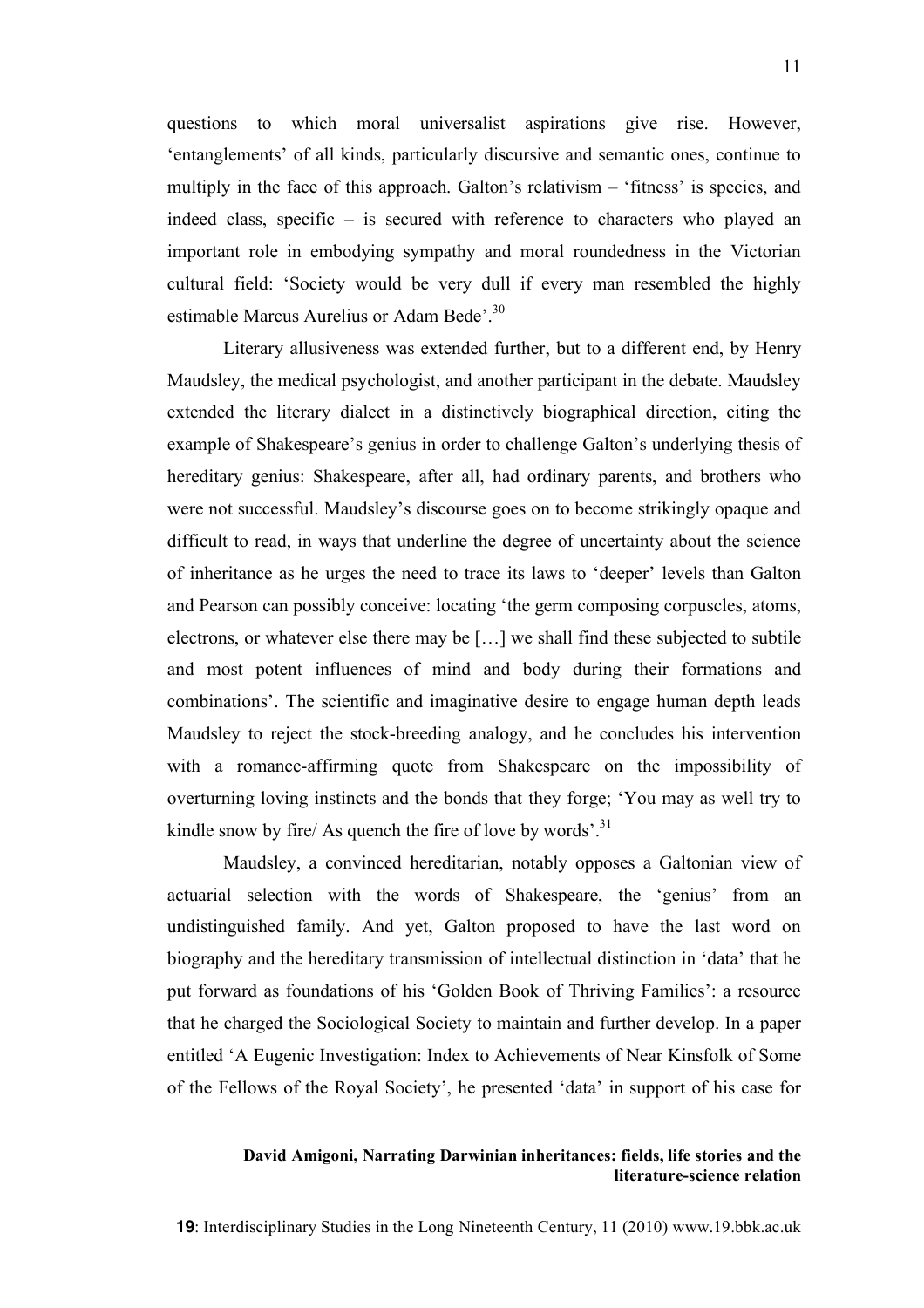the inheritance of intellectual distinction. Inevitably, the subjects of the survey are self-selecting members of the Royal Society, people who responded to Galton's questionnaire (or 'circular'): and they include Charles Booth, the Palgraves, the Hookers, the Roscoes, the Stracheys and, of course, the Darwins, or 'Darwoods'. Galton's paper begins each entry  $-$  it's an 'index' after all  $-$  with a central FRS, and includes forebears and descendants who have achieved equivalent 'noteworthiness'. Corroboration of this was sought through two sources – *Who's Who*, but also, the more august and distinguished *DNB*. It is possible to look forward, at this point, to Noel Annan's famous essay on 'The Intellectual Aristocracy', with which I began this essay: Annan, metaphorically charging across 'open fields' at a tremendous pace, sniffing out endogamous marital patterns, using the *DNB* for corroboration. Annan, however, knew he was reading biographical stories about his subjects, and claimed to make a contribution to the 'poetry of history' accordingly. What is striking about Galton's use of biographical material is the way that it is appropriated as 'data' for actuarial, eugenic purposes – for example, Charles Darwin's comment on his father from the autobiography, and repeated in the *DNB* entry by Francis Darwin, that he was 'the wisest man I ever knew' – is presented as evidence of a heritable trait, rather than being cast in the literary dialect of sympathy building, veneration and identification that it so clearly is.<sup>32</sup>

The debate about inheritance and intellectual families, and the conflicting appeals to biography and the dialects of literary allusiveness conducted at the inaugural meeting of the Sociology Society, should be seen in the context of a grander narrative to which Karl Pearson, as chair of the meeting, alludes. It signals the terminus of the Victorian age, marked by the death of its leading statesmen and men of science, so that the presence of the aged but still very active Galton was seen as a reassuring feat of endurance, a belated revelation of the Carlylean 'heroic' in history.<sup>33</sup> In a deeply uncharitable act of abusing the host, Pearson implicitly used the exemplary life of Galton to pour scorn on the democratic field-creating ambitions of the Sociological Society:

Frankly, I do not believe in groups of men and women who each and all have their allotted daily task creating a new branch of science. I believe it must be done by one man who by force of knowledge, of method and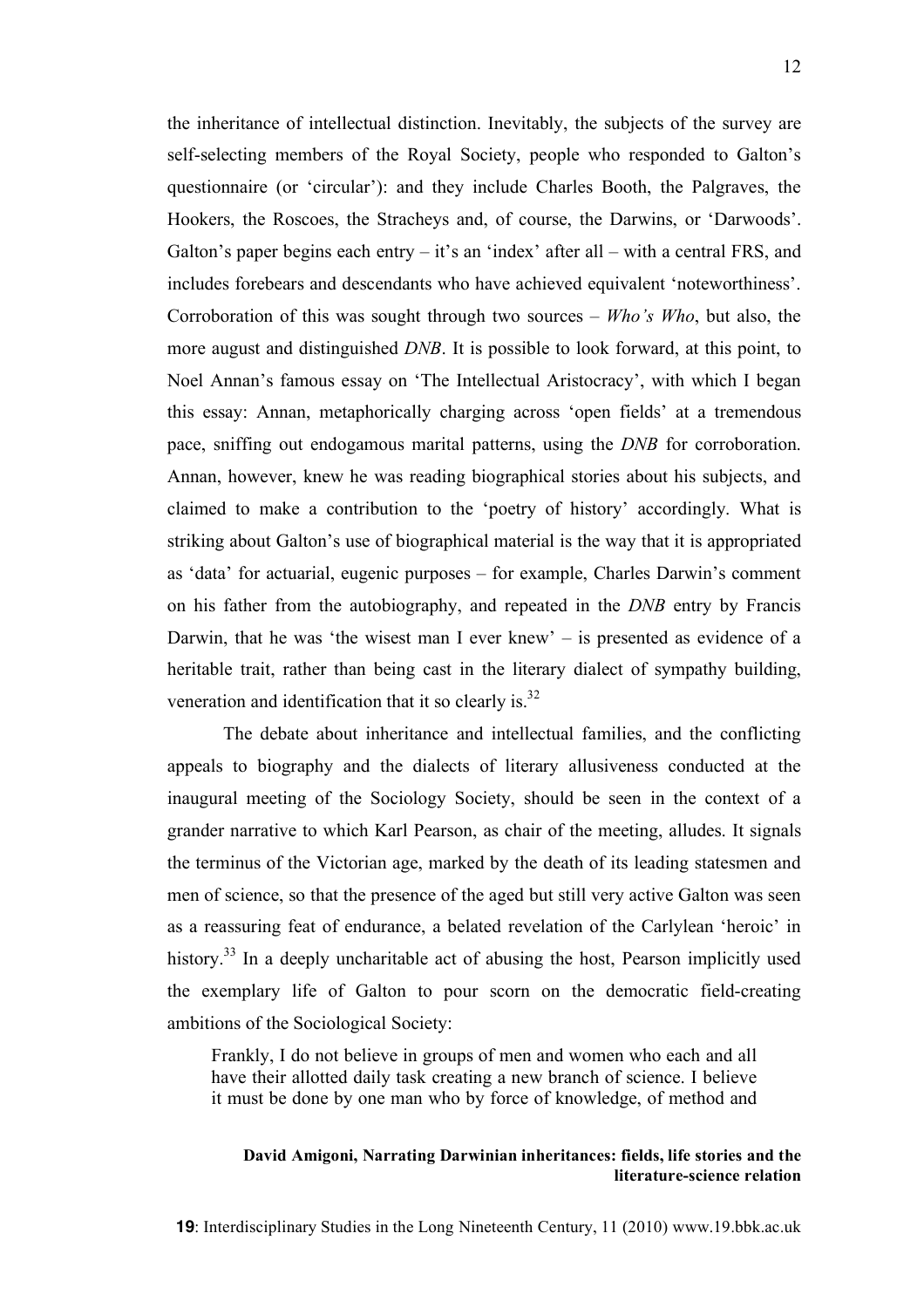enthusiasm hews out, in rough outline it may be, but decisively, a new block and creates a school to carve out its details […] A Sociological Society until we have found a great sociologist is a herd without a leader. 34

Here, Pearson applied Galton's theory of hereditary genius to the question of intellectual field formation. Biography – or rather the absence of a distinguished intellectual hero – dampened the party. It is a knowledge-dialect of life-writing that creates a noble character, and a desirable line of descent.

In 1904, Karl Pearson sought to strangle at birth the emergent field of sociology; he did not succeed, but as I have argued, the vigorous first meeting of the Sociological Society provides a valuable 'host' perspective for students of literature and science, especially those thinking about the place of life-writing in that relationship. Galton's eugenic science was actually located in the kind of 'open field' that Gillian Beer's work on evolutionary narrative has been exemplary in outlining for us: a field comprising determinate lines of historical and cultural force, and yet displaying open, as yet unrealized, possibilities. It is undeniable that these possibilities may involve hindsight, and that this bestows certain pleasures of identification, which can be ironic as well as sympathetic: another perspective, to quote Noel Annan, on the 'poetry of history'. In an entry to his 'Golden Book of Thriving Families', Galton inevitably identified the Stracheys. Amidst the lineage of military commanders serving in India, from the time of Clive to the late nineteenth century, and the civil servants at work in East India House, Galton singled out a nugget of 'data' from the thus-far uncompleted biography of Giles Lytton Strachey; it is recorded that he was winner of the Cambridge 'Chancellor's Medal for English Verse'.<sup>35</sup> This was presented as actuarial evidence of hereditary genius. Select out that Strachey: good breeding stock! We know, of course, that the 'Chancellor's Medal for English Verse' would not be the only measure of Victorian distinction and 'noteworthiness' that Lytton Strachey, author of *Eminent Victorians*, would achieve: as we know, he would decline to breed, and would take the idea of Victorian distinction itself by the scruff of the neck.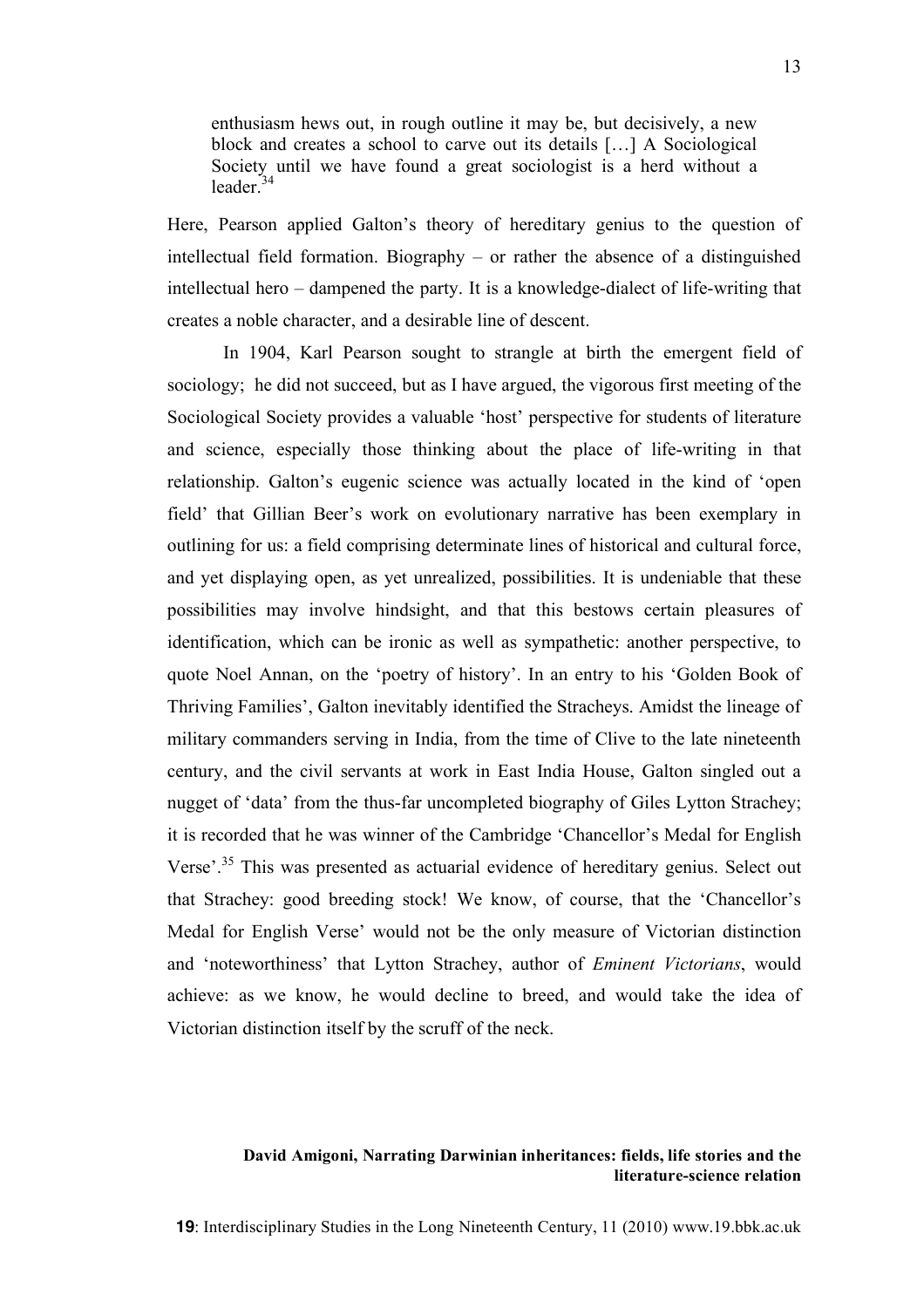print update illustrates the concentration of cultural and intellectual capital in successive generations of the Darwin family really powerfully. For a reflection on this process, see David Amigoni, 'Distinctively queer little morsels: Imagining distinction, groups and difference in the *DNB* and

*ODNB'*, Journal of Victorian Culture, 10.2 (2005), 279-288.<br><sup>8</sup> Gillian Beer, *Darwin's Plots: Evolutionary Narrative in Darwin*, *George Eliot and Nineteenth-*<br>*Century Fiction*. 1983. 2<sup>nd</sup> edn (Cambridge University Pr

<sup>9</sup> See for instance Susan Bernstein, 'Ape Anxiety': Sensation Fiction, Evolution, and the Genre Question', Journal of Victorian Culture, 6.2 (2001), 250-270.<br><sup>10</sup> Beer, *Darwin's Plots*, p. 8.<br><sup>11</sup> C.P. Snow, *The Two Cultures: And A Second Look* (Cambridge University Press, 1964).

<sup>12</sup> Beer, *Darwin's Plots*, p. 5; Beer's original work foregrounded novelistic narrative by Eliot and Hardy as the crucial interchange for the 'traffic'. However, it is important to remember that Beer accorded Milton's epic poetry a vital place in Darwin's theory construction; indeed, Darwin's reading of *Paradise Lost* was Beer's founding example of 'two-way traffic'. Recently, John Holmes has written a deep and important study on the relationship between Darwinian ideas and nineteenth- and twentieth-century British and American poetry; see John Holmes, *Darwin's Bards: British and American Poetry in the Age*

of Evolution (Edinburgh University Press, 2009).<br><sup>13</sup> Gillian Beer, *Open Fields: Science in Cultural Encounter* (Oxford University Press, 1996), p.2.<br><sup>14</sup> Thomas Carlyle, 'The State of German Literature', *Critical Essays* 

<sup>15</sup> Beer, *Open Fields*, p. 2

<sup>16</sup> See for instance, 'Parable, Professionalization and Allusion in Victorian Scientific Writing', in

Beer, Open Fields, pp. 196-215.<br><sup>17</sup> Beer, Open Fields, pp. 40-41, p. 49.<br><sup>18</sup> The History and Poetics of Scientific Biography ed. by Thomas Söderqvist (Aldershot/Burlington

VT: Ashgate, 2007).<br><sup>19</sup> The exception is Patricia Fara's essay, 'Framing the Evidence: Scientific Biography and<br>Portraiture', which analyses portraits of Darwin among other canonical scientific figures.

<sup>20</sup> Charles Darwin's The Life of Erasmus Darwin ed. by Desmond King-Hele (Cambridge University Press, 2003). <sup>21</sup> Charles Darwin, 'Autobiography, May <sup>31</sup> 1876', in Charles Darwin and T.H.Huxley,

*Autobiographies*, ed. by Gavin de Beer (Oxford University Press, 1983); Francis Darwin edited and published *Life and Letters of Charles Darwin, including an autobiographical chapter*, 2 vols (London: Murray, 1887).<br>
<sup>22</sup> Paul White Minister COM

<sup>22</sup> Paul White, 'Ministers of Culture: Arnold, Huxley and the Liberal Anglican Reform of Learning', *History of Science*, 43 (2005), 115-138 (p. 127, p. 119).

<sup>23</sup> For a reading of Huxley's linked essays, and his explicit formulation of an idea of the 'intellectual field' of culture originating two millennia ago (in 'Evolution and Ethics'), see David Amigoni,

# **David Amigoni, Narrating Darwinian inheritances: fields, life stories and the literature-science relation**

 $1$  I am grateful to the journal's anonymous reader and to Paul White for the astute editorial comments that have helped me to improve this essay.

<sup>&</sup>lt;sup>2</sup> Charles Darwin, *On the Origin of Species* (Harmondsworth: Penguin, 1968), p. 458.<br><sup>3</sup> Noel Annan, 'The Intellectual Aristocracy', in *Studies in Social History: A Tribute to G.M. Trevelyan* ed. by J.H. Plumb (London: Longman Green, 1955), p. 260.<br><sup>4</sup> James Moore, *Good Breeding: Science and Society in a Darwinian Age* (Milton Keynes: Open

University, 2001), *Study Guide*, pp. 50-54.<br><sup>5</sup> Annan published his first study of Stephen's 'Thought and Character' in 1951, but revised the study to become *Leslie Stephen: the Godless Victorian* (London: Weidenfeld, 19

 $6$  See David Amigoni, Victorian Biography: Intellectuals and the Ordering of Discourse (Hemel Hempstead: Harvester-Wheatsheaf, 1993) for an argument about the way in which this occurred in relation to the disciplines of English literary and historical studies. <sup>7</sup> In fact the collecting together of all the necessarily dispersed accounts of the dead into the <sup>2004</sup>